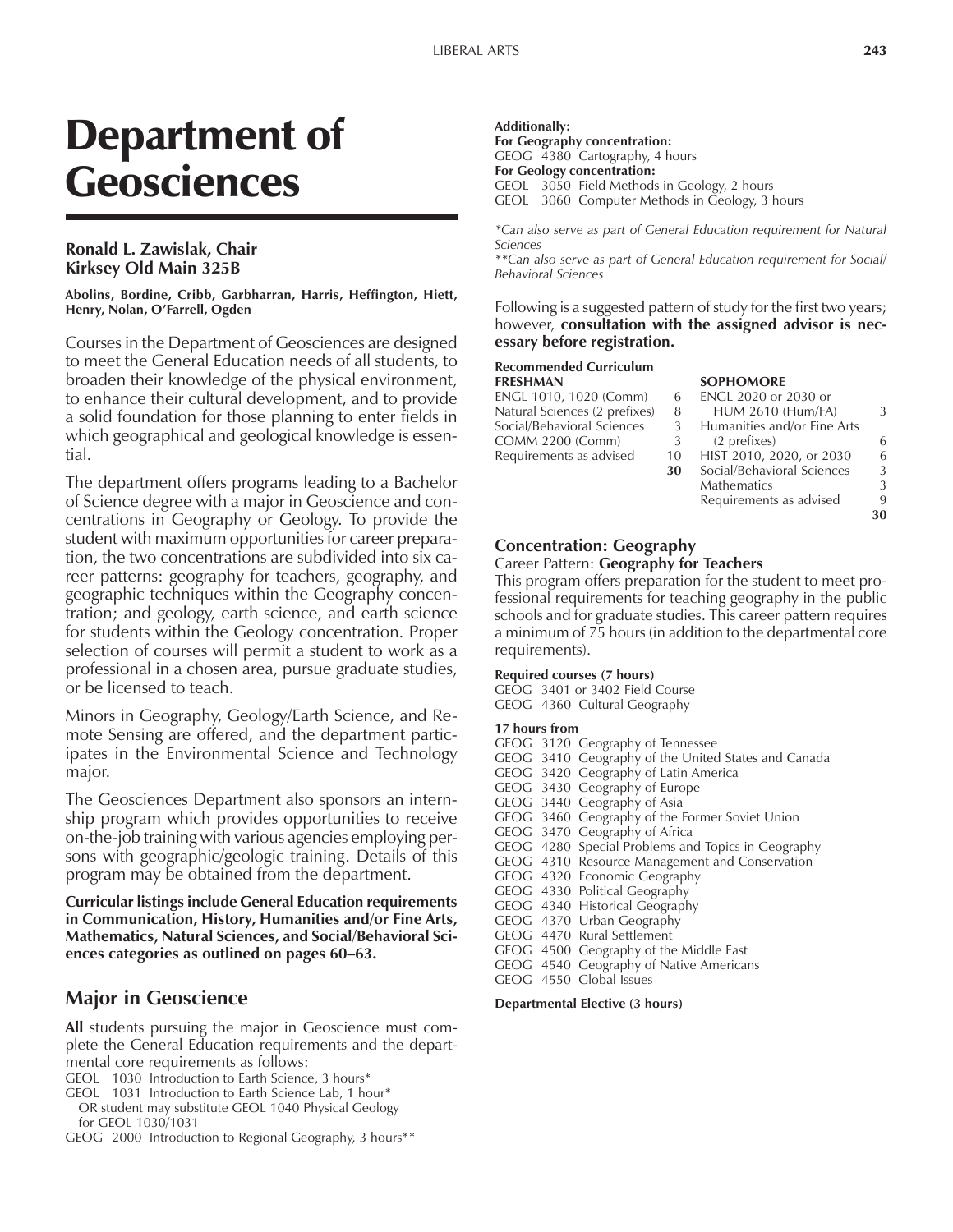In addition to major courses, the student must meet the following requirements:

- 1. A cognate (additional general education requirements**)** of 18 hours:
	- ANTH 2010 Cultural Anthropology<br>P S 1010 Foundations of Goverr
	- 1010 Foundations of Government
	- P S 3210 International Relations<br>P S 4220 World Politics
	- 4220 World Politics
	- P S 4240 American Foreign Policy
	- SOC 1010 Introductory Sociology
- 2. A minor in Secondary Education (30 hours), involving education courses and directed teaching. Student must contact Secondary Education minor advisor for approval of appropriate courses for licensure. For specific procedures and additional requirements for teacher licensure, see appropriate catalog section.

*NOTE: The Secondary Education minor has been revised. Please see page 193 and contact the Educational Leadership Department for information.*

## **Concentration: Geography**

#### Career Pattern: **Geography**

This program is designed for students who plan to become professional geographers or who wish to pursue graduate study in geography and/or related fields. This career pattern requires a minimum of 75 hours (in addition to the departmental core requirements).

#### **Required courses: (21 hours)**

GEOG 1030 Physical Geography GEOG 4360 Cultural Geography GEOG 3401 or 3402 Field Course GEOG 4550 Global Issues GEOG 4490 Remote Sensing OR GEOG 4520 Image Interpretation GEOG 4530 Geographic Information Systems

#### **Two of the following regional courses: (6 hours)**

- GEOG 3120 Geography of Tennessee GEOG 3410 Geography of the United States and Canada GEOG 3420 Geography of Latin America GEOG 3430 Geography of Europe GEOG 3440 Geography of Asia GEOG 3460 Geography of the Former Soviet Union GEOG 3470 Geography of Africa GEOG 4500 Geography of the Middle East **Two of the following topical courses: (6 hours)**
- GEOG 4310 Resource Management and Conservation
- GEOG 4320 Economic Geography
- GEOG 4330 Political Geography
- GEOG 4340 Historical Geography
- GEOG 4370 Urban Geography
- GEOG 4470 Rural Settlement
- GEOG 4480 Recreational Geography
- GEOG 4540 Geography of Native Americans

## **General Electives (6 hours)**

Two minors (18 hours each) are required. These are to be selected in consultation with and approved by the major academic advisor.

# **Concentration: Geography**

## Career Pattern: **Geographic Techniques**

This program provides basic skills in the methods used to acquire, analyze, and present spatial information about the Earth's surface. These techniques are widely employed by government and industry in natural resource and environmental management, urban and regional planning, utility management, and transportation planning. This career pattern requires a minimum of 75 hours (in addition to the departmental core requirements).

## **Required courses: (30 hours: 26 in GEOG and 4 in GEOL)**

GEOG 1030 Physical Geography

GEOG 3401 or 3402 Field Course

GEOG 4490 Remote Sensing

GEOG 4510 Laboratory Problems in Remote Sensing

GEOG 4520 Image Interpretation

- GEOG 4530 Geographic Information Systems
- GEOG 4570 Advanced Geographic Information Systems
- GEOL 4020 Geomorphic Regions of the United States

## **Departmental Elective (3 hours)**

## **General Electives (6 hours)**

Two minors (18 hours each) are required. These are to be selected in consultation with and approved by the major academic advisor.

## **Minor in Geography**

The minor in Geography requires 18 hours (all in courses with a GEOG designation) to be selected by the student and approved by a member of the faculty assigned as advisor. The minor will be specific enough to support the student's career plans.

## **Concentration: Geology**

#### Career Pattern: **Geology**

This program is designed for students who plan to become professional geologists or who wish to pursue graduate study in geology. The Geology career pattern consists of 93 hours distributed between major field core requirements (12 hours), career pattern requirements (39 hours), two cognates (19 hours and 18 hours), and general electives (5 hours). An additional 27 hours of General Education requirements are required.

#### **Required courses: 39-43 hours**

- GEOL 1040 Physical Geology\*
- GEOL 1050 Historical Geology
- GEOL 3000 Mineralogy
- GEOL 3050 Field Methods in Geology\*\*
- GEOL 3060 Computer Methods in Geology\*\*
- GEOL 3160 Geologic Literature and Report Writing
- GEOL 4000 Petrology and Petrography
- GEOL 4020 Geomorphic Regions of the United States
- GEOL 4030 Invertebrate Paleontology
- GEOL 4070 Sedimentation and Stratigraphy
- GEOL 4080 Structural Geology
- GEOL 4100 Geophysical Prospecting
- GEOL 4130 Hydrogeology
- GEOL 4580 Seminar in Geology

*\*Not required of students with an A or B in both GEOL 1030 and GEOL 1031*

*\*\*Departmental core requirements*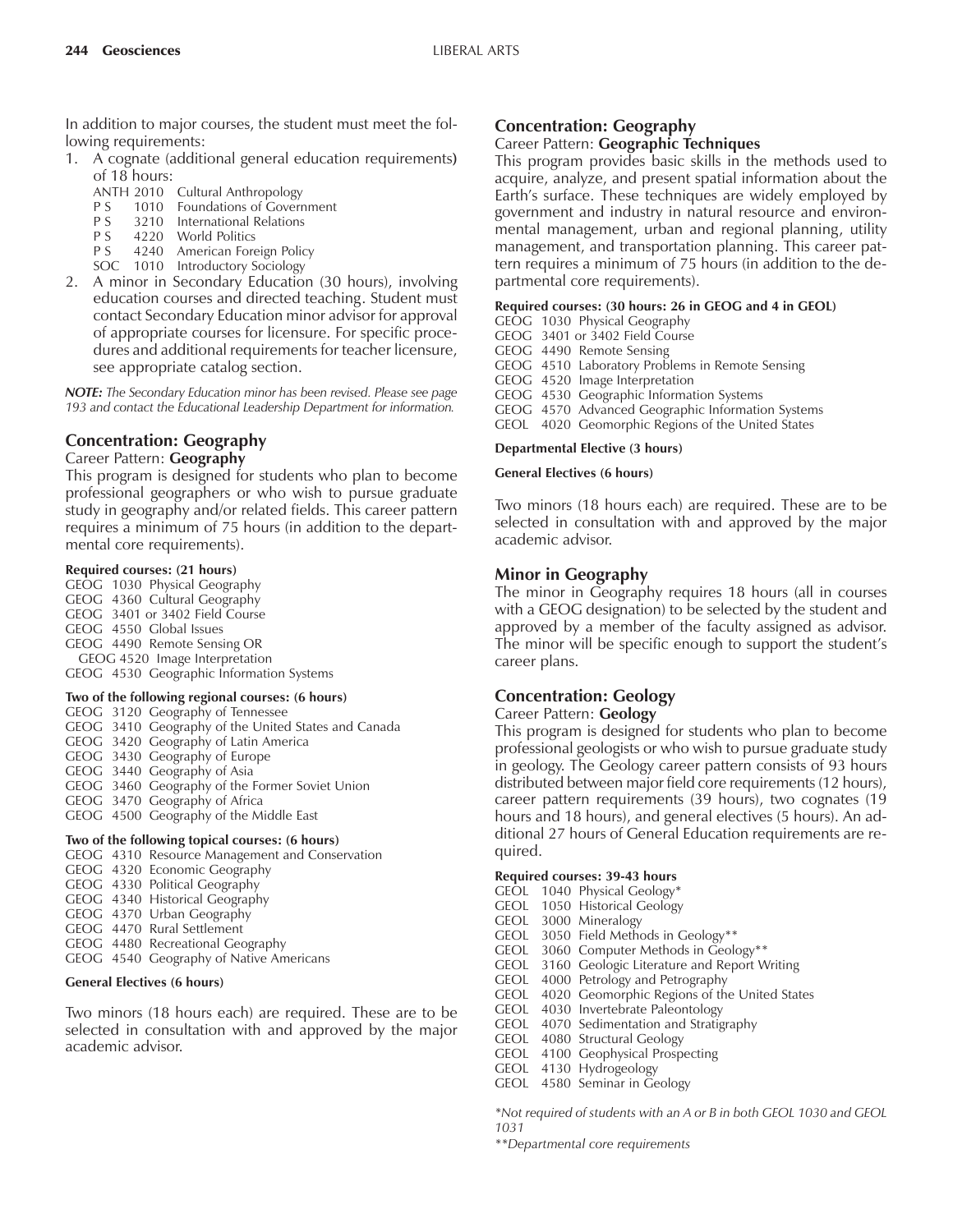#### **Geology elective to be chosen from the following: (3 hours)**

GEOL 3010 Oceanography

- GEOL 4140 Inorganic Geochemistry
- GEOL 4110 Earth Geophysics
- GEOL 4150 Environmental Applications of Hydrogeology GEOL 4160 Geologic Remote Sensing

#### **Two cognates consisting of the following:**

#### **Cognate 1: 19 hours**

CHEM 1110 General Chemistry (w/lab) CHEM 1120 General Chemistry (w/lab) MATH 1910 Calculus I MATH 1920 Calculus II GEOG 4530 Geographic Information Systems

#### **Cognate 2: 18 hours**

BIOL 1110 General Biology

PHYS 2010, 2011 Non-Calculus-Based Physics (w/lab) OR PHYS 2110, 2111 Calculus-Based Physics (w/lab) (approved) Geology Field Camp in western U.S. Math/Science elective (required approval by major academic advisor) Plus 3 hours of Geoscience electives

*Second semester physics (PHYS 2020 or 2120 [with lab]) may be substituted for BIOL 1110. Computer Science I, CSCI 1170, and Probability and Statistics, MATH 2050, are strongly recommended.*

## **Concentration: Geology**

#### Career Pattern: **Earth Science**

The earth science program has two curricula. One, **technical curriculum,** is designed for those desiring a general background in earth science. The second, **Earth Science for Teachers,** is for those planning to teach the earth sciences.

The **technical curriculum** consists of 89 hours distributed between major field core requirements (12 hours), career pattern requirements (11 hours), career pattern electives (18 hours), a cognate (18 hours), a minor (18 hours), and general electives (12 hours). The minor, which must be in Chemistry, Physics, Biology, Mathematics, or Computer Science, will be selected by the student and approved by the major academic advisor. An additional 31 hours of General Education requirements are required.

#### **Required courses: (16-20 hours)**

- GEOL 1040 Physical Geology\*
- GEOL 1050 Historical Geology
- GEOL 3010 Oceanography
- GEOL 3050 Field Methods in Geology\*\*
- GEOL 3060 Computer Methods in Geology\*\*
- GEOL 4020 Geomorphic Regions of the United States

*\*Not required of students with an A or B in both GEOL 1030 and GEOL 1031*

*\*\*Departmental core requirements*

## **Electives to be chosen from the following: (18 hours)\***

```
ABAS 3340 Soil
GEOL 3000 Mineralogy
```
- GEOL 4000 Petrology and Petrography GEOL 4030 Invertebrate Paleontology
- GEOL 4050 Meteorology
- GEOL 4070 Sedimentation and Stratigraphy
- GEOL 4080 Structural Geology
- GEOL 4090 Problems in Geology
- GEOL 4100 Geophysical Prospecting
- GEOL 4130 Hydrogeology
- GEOL 4150 Environmental Applications in Hydrogeology

*\*22 hours if GEOL 1040 not taken*

#### **Technical Cognate: (18 hours)**

GEOG 4530 Geographic Information Systems MATH 1720 Plane Trigonometry Additional 12 hours of technical electives to be approved by major academic advisor

**Science or Math Minor: (18 hours approved by major academic advisor)**

## **Concentration: Geology**

#### Career Pattern: **Earth Science for Teachers**

The **Earth Science for Teachers** curriculum is designed for those who plan to teach earth science in the secondary school system. This curriculum consists of 97 hours distributed between major field core requirements (12 hours), career pattern requirements (8 hours), career pattern electives (14 hours), a cognate (33 hours), and a minor in Secondary Education (30 hours) involving education courses and directed teaching. An additional 27 hours are required for General Education. Student must contact Secondary Education minor advisor for approval of appropriate courses for licensure. For specific procedures and additional requirements for teacher licensure, see appropriate catalog section.

*NOTE: The Secondary Education minor has been revised. Please see page 193 and contact the Educational Leadership Department for information.*

#### **Required Courses: (8 hours)**

GEOL 1050 Historical Geology

GEOL 3401 or 3402 Field Course

#### **Fourteen (14) hours of electives to be chosen from:**

- GEOL 3000 Mineralogy
- GEOL 3010 Oceanography
- GEOL 4000 Petrology and Petrography
- GEOL 4020 Geomorphic Regions of the United States
- GEOL 4030 Invertebrate Paleontology
- GEOL 4070 Sedimentation and Stratigraphy
- GEOL 4080 Structural Geology
- GEOL 4130 Hydrogeology
- GEOG 4310 Resource Management and Conservation
- GEOG 4490 Remote Sensing
- ABAS 3340 Soil

#### **Math/Science Cognate: (33 hours)**

- CHEM 1010 General Chemistry (w/lab)
- CHEM 1020 General Chemistry (w/lab)
- PHYS 2010, 2011 Non-Calculus-Based Physics (w/lab)
- PHYS 2020, 2021 Non-Calculus-Based Physics (w/lab)
- BIOL 1110, 1120 General Biology (w/lab)
- MATH 1720 Plane Trigonometry
- GEOL 4050 Meterology
- ASTR 1030 Exploring the Universe OR ASTR 3400 Fundamentals of Astrophysics

## **Minor in Geology/Earth Science**

The minor in Geology/Earth Science requires GEOL 1040 (or GEOL 1030 and 1031 with a grade of A or B) and GEOL 1050 plus 10-14 additional hours at the 3000 level or above.

## **Minor in Remote Sensing**

The minor in Remote Sensing consists of 19 semester hours to be taken in the sequence listed below:

- GEOG 1030 Physical Geography
- GEOG 4490 Remote Sensing
- GEOG 4510 Laboratory Problems in Remote Sensing
- GEOG 4520 Image Interpretation
- GEOG 4530 Geographic Information Systems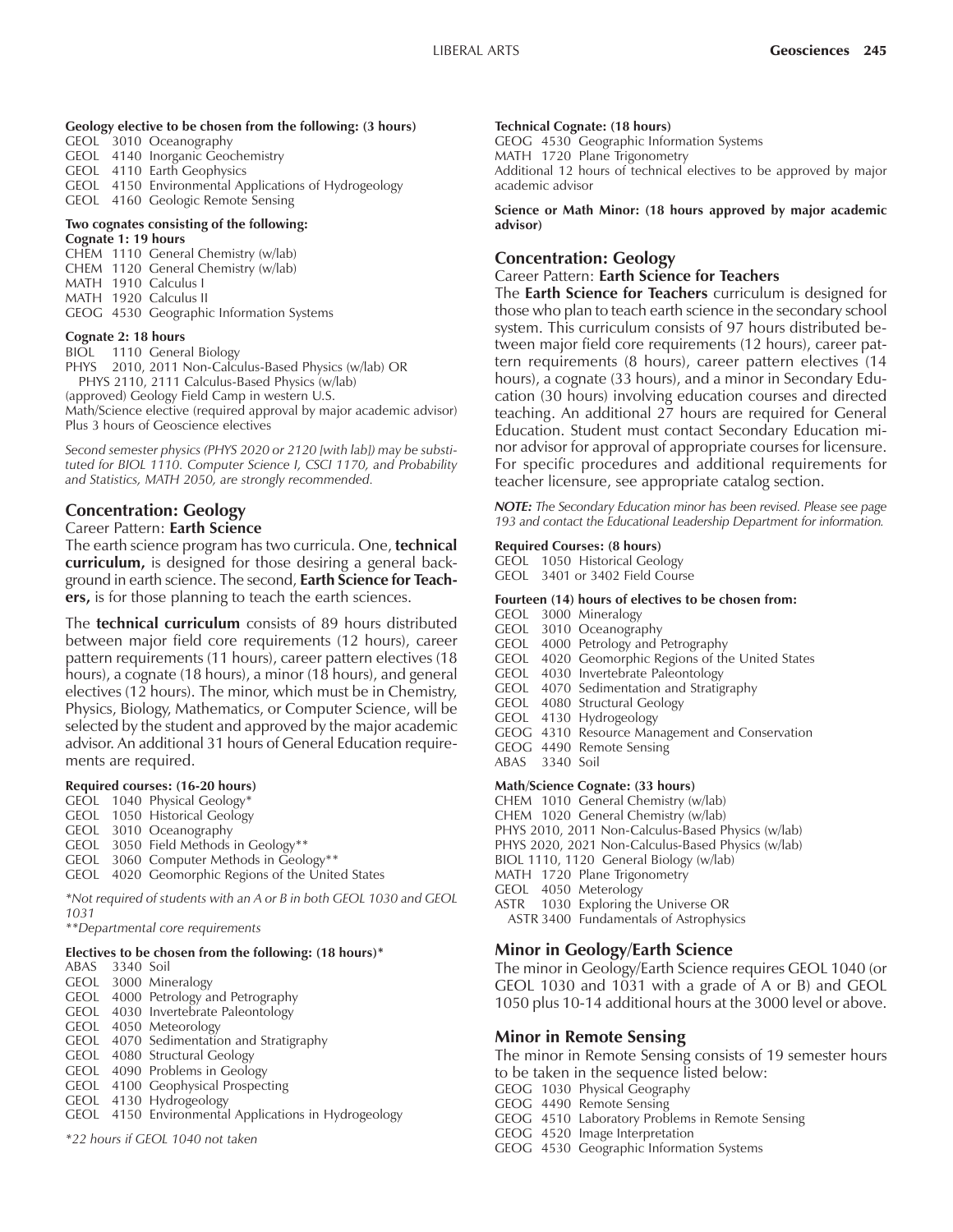# **Courses in Geography [GEOG]**

#### **Basic Courses**

- **1030 Physical Geography.** Four credits. The physical earth as the home of humans. The global earth in space, tools of the discipline, the atmosphere, the hydrosphere, and the biosphere. Field trips may be required. Three hours lecture and two hours laboratory per week.
- **2000 Introduction to Regional Geography.** Three credits. Examination of world regions using the geographical perspective, identifying the main physical and cultural features, especially through the use of maps.
- **3120 Geography of Tennessee.** Three credits. Focuses on the diverse physical and human landscapes of the state. Topics covered include weather and climate, landforms, vegetation and soils, population patterns and trends, economic activities (including agricultural and geographical perspectives on social and environmental issues).

## **Regional Geography**

- **2105 Introduction to Latin American Studies.** Three credits. (Same as SPAN 2105, P S 2105, SOC 2105, ART 2105, ANTH 2105.) A multidisciplinary, team-taught introduction to Latin America. Covers the cultures and societies of the region: pre-history, history, geography, politics, art, languages, and literatures. Required course for all Latin American Studies minors.
- **3401- Field Course.** Four credits each. Supervised study in some geo-
- **3402** graphical area, preceded by classroom preview and concluded by a time of evaluation. Emphasis on natural and cultural elements of the environment with special attention directed toward the pattern of human occupancy. For fees and specific credit, consult the instructor.
- **3410 Geography of the United States and Canada.** Three credits. Natural, cultural, and geographic environment of these regions.
- **3420 Geography of Latin America.** Three credits. Geographic regions of Mexico, Central America, the West Indies, and South America.
- **3430 Geography of Europe.** Three credits. General distribution of natural and cultural features of Europe followed by a detailed study of the regions and countries of the southern, central, and northwestern parts of the continent.
- **3440 Geography of Asia.** Three credits. Survey of the entire continent followed by a detailed study of the geographic regions outside the former Soviet Union with special emphasis on the Indian Realm, China, and Japan.
- **3460 Geography of the Former Soviet Union.** Three credits. Analysis of the natural, cultural, and human-use regions of the former Soviet Union.
- **3470 Geography of Africa.** Three credits. Survey of the physical and cultural features of Africa, followed by a detailed study of the geographic regions of the continent.
- **4500 Geography of the Middle East.** Three credits. An analysis of the problems, issues, and theories involved in understanding the physical, cultural, and regional geography of the area.

## **Topical Courses**

**3720 Cultural Ecology.** Three credits. (Same as ANTH 3720.) Prerequisites: 3 hours anthropology or geography. Comparison of eco-

logical systems utilized by tribal, peasant, and industrialized peoples of the world. Special attention paid to the theoretical approaches examining the interface of the environment and culture, the evolution of modes of subsistence, and contemporary development and indigenous people.

- **4060 Principles of Geoscience.** Four credits. (Same as GEOL 4060).
- **4280 Special Problems and Topics in Geography.** One to six credits. (Variable credit.) Prerequisite: Must have equivalent of a minor in Geography. Research participation or guided readings in a particular area or topic appropriate to the student's interest and professional objectives.
- **4300 Military Geography.** One credit. An examination of geography as applied to the conduct of military forces in pursuing and securing national objectives.
- **4310 Resource Management and Conservation.** Three credits. Current problems related to intelligent use and management of environmental resources.
- **4320 Economic Geography.** Three credits. Relationship of the physical factors of the environment to the productive occupations of humans and the distribution of products.
- **4330 Political Geography.** Three credits. Significance of geographical factors in understanding political relationships within and among nations; spatial implications of political decision-making processes.
- **4340 Historical Geography.** Three credits. Prerequisite: GEOG 2000 or permission of instructor. The changing human geography of the United States during four centuries of settlement and development. Emphasis on changing population patterns as well as patterns of urban and rural settlement.
- **4360 Cultural Geography.** Three credits. Prerequisite: GEOG 2000 or permission of instructor. Description and explanation of spatial patterns and ecological relationships in human culture. Emphasis on "reading" the cultural landscapes.
- **4370 Urban Geography.** Three credits. An introduction to the development of towns, cities, and associated urban areas. Environmental problems also examined. Classroom analysis of various theories of urban development and data collected by field work.
- **4380 Cartography.** Four credits. General knowledge of the field including familiarity with the techniques and tools of professional cartography and graphics. Selected lectures, class discussions, and a series of map construction assignments. Three hours lecture and two hours laboratory per week.
- **4470 Rural Settlement.** Three credits. Prerequisite: GEOG 2000 or permission of instructor. A geographical analysis of forms, structures, and distribution of rural settlements in distinctive parts of the earth based upon their origin, function, and development. Special emphasis in analyzing rural settlements of middle Tennessee.
- **4480 Recreational Geography.** Three credits. A geographical analysis of natural and cultural factors influencing use of space for recreational purposes. Emphasis given to recreational land use in the United States and contemporary problems and conflicts. Lectures and field problems.
- **4490 Remote Sensing.** Four credits. The various aspects of remote sensing such as radar, satellite imagery, and infrared data. Use of data in preparation of maps and application to land use and environmental problems examined. Three hours lecture and two hours laboratory per week.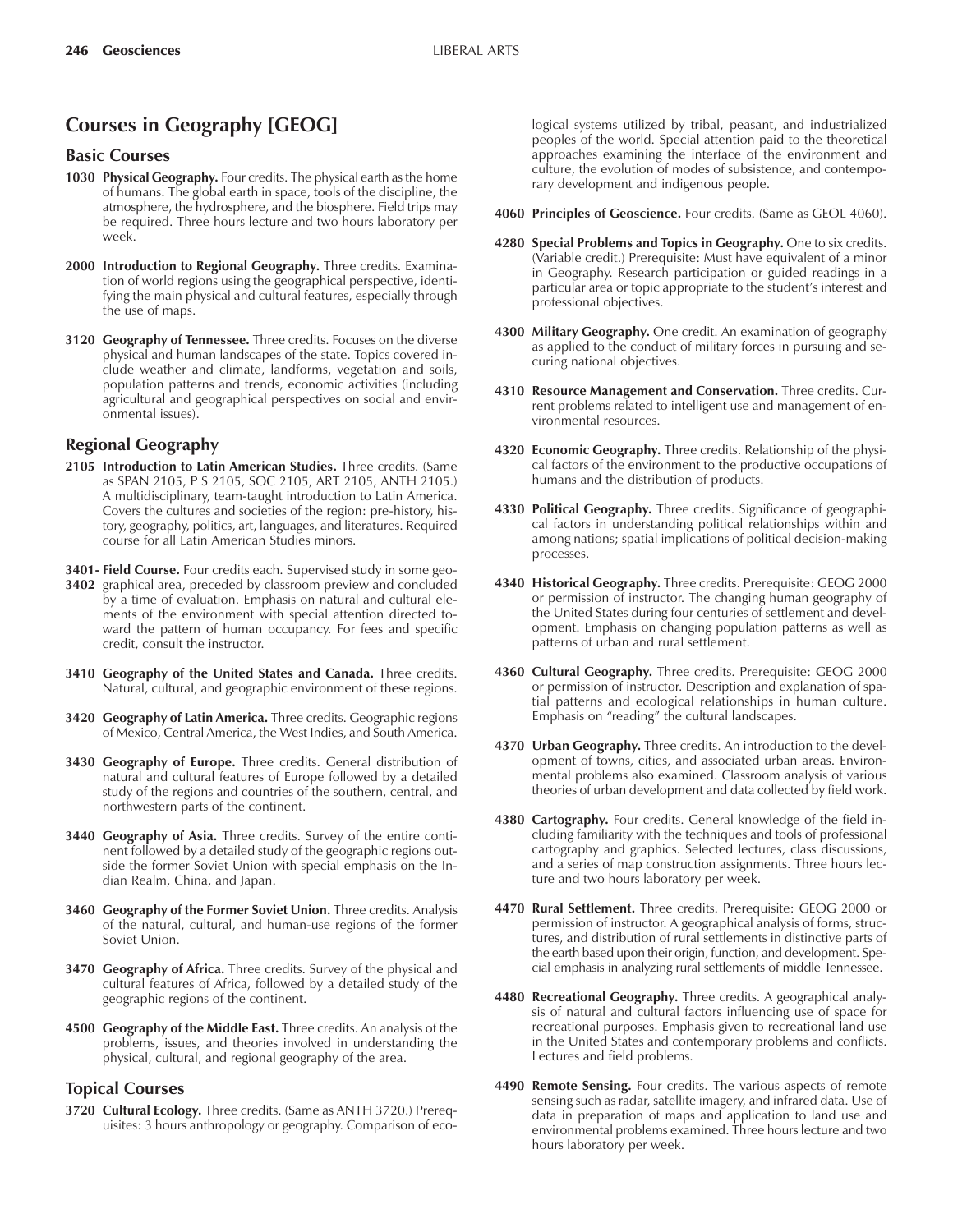- **4510 Laboratory Problems in Remote Sensing.** Four credits. Prerequisite: GEOG 4490. Computer processing of selected satellite imagery. Laboratory will provide practical experience through design, execution, and completion of an applied remote sensing project.
- **4520 Image Interpretation.** Four credits. Principles, methods, and techniques of image interpretation, including maps, satellite data, and aerial photos.
- **4530 Geographic Information Systems.** Three credits. Lecture and laboratory work relative to computer-manipulated geographic data base. Laboratory work will involve experience in practical application of a geographic information system (GIS) to problem solving.
- **4540 Geography of Native Americans.** Three credits. Prerequisite: GEOG 2000 or permission of instructor. Lecture and field exercise format viewing America's native population from a geographic perspective. Native Americans will be examined geoarcheologically using geo-techniques to explore their past, present, and future; cultural ecologically-their symbiotic relationship with their surroundings; and through their economic and resource development—how they utilize natural and cultural resources that are presently on tribal lands.
- **4550 Global Issues.** Three credits. An examination of current global issues in the context of their geographic environment. Emphasis on geographic factors impacting those issues. Topics examined vary from year to year.
- **4570 Advanced Geographic Information Systems.** Three credits. Prerequisites: GEOG 4530 or introductory course in geographic information systems or equivalent; coursework in statistics and computer programming recommended. Advanced course in spatial analysis. Using spatial statistics, Visual Basic programming, and databases to solve problems involving proximity, density, clustering, the cost of travel paths, etc. Other major topics include environmental modeling and error analysis.
- **4571- Internship in Geography.** Three credits each. Prerequisites: **4572** Major or minor in geography; 15 hours of geography/geology with junior or senior standing; permission of employer and department. Practical experience for students in a professional setting relating to geographic work. Counted as a free elective, not part of major or minor requirements. After completion of one internship, 4571 or 4572, the other may be taken (total of 6 credits).
- **4772 Field Course in Historical Archaeology.** Three credits. (Same as HIST 4870.) Prerequisites: HIST 4860; ANTH 3210; or permission of instructor. Archaeological resources and procedures and the interpretation of historical evidence undertaken at a field archaeological site.

## **Courses in Geology [GEOL]**

- **1030 Introduction to Earth Science.** Three credits. The earth and its relationship to its space and environment emphasized. Forces and processes which combine to mold the face of the earth and its atmosphere, as well as the internal constitution of the earth. Three hours lecture. GEOL 1031 must be taken concurrently. Together, GEOL 1030 and 1031 satisfy 4 hours of the Natural Sciences portion of the General Education requirement.
- **1031 Introduction to Earth Science Lab.** One credit. Laboratory to accompany GEOL 1030.
- **1040 Physical Geology.** Four credits. The origin, composition, and structure of the solid earth: rock-forming minerals; igneous, sedimentary, and metamorphic rocks; earthquakes and plate tectonics; surface processes; geologic time. Identification and description of minerals and rocks in hand sample. Use of topographic and geologic maps. Three hours lecture and two hours laboratory per week.
- **1050 Historical Geology.** Four credits. Prerequisites: GEOL 1030 and 1031 or GEOL 1040. The major divisions of geologic time with emphasis on earth movements, sea fluctuations, life of the time, and the effect these have had on our present environment. Close attention to the development of the physiographic regions of North America, which are correlated with chronologically-similar events in other parts of the world. Topographic maps, geologic maps, and fossil animals and plants. Three hours lecture and two hours laboratory per week.
- **3000 Mineralogy.** Five credits. Prerequisites: GEOL 1030 and 1031 or 1040 or permission of instructor. Crystallography and crystal chemistry. Physical and chemical properties of silicate and nonsilicate mineral groups. Examination of the common rock-forming minerals in hand sample and thin section. Four hours lecture and two hours laboratory per week.
- **3010 Oceanography.** Three credits. Prerequisites: GEOL 1030 and 1031 or 1040 or GEOG 1030; or consent of instructor. Physiography, structures, and sediments of the ocean floor; coastal and oceanic environments; and the nature of sea water, currents, waves, and tides. Geological processes, geophysical studies, and oceanographic instrumentation discussed.
- **3050 Field Methods in Geology.** Two credits. Prerequisites: Knowledge of trigonometry; GEOL 1030 and 1031 or 1040 and 1050; major or minor in Geoscience; or consent of instructor. Introduction to field observation in geoscience. Topics include tape and compass surveys, triangulation, orientation of rock strata, measurement of stratigraphic section, map preparation, and use of GPS. Two hours lecture/field work per week.
- **3060 Computer Methods in Geology**. Three credits. Prerequisites: GEOL 1030 and 1031 or 1040 and 1050; CSCI 1000; major or minor in Geology/Earth Science; or consent of instructor. Extensive use of personal computers for processing field data, map contouring, geologic reports and illustrations, lettering and cartography, image processing, geologic databases, and digital maps. Brief treatment of classical cartography. Four to five hours lecture/laboratory per week.
- **3160 Geologic Literature and Report Writing.** One credit. Prerequisites: CSCI 1000; GEOL 1030 and 1031 or 1040, and GEOL 3060; at least 8 semester hours of upper-division Geology courses. Acquisition and presentation of geological data from traditional library and database sources. Preparation of geologic field and laboratory reports in addition to professional reports and papers.
- **3401- Field Course.** Four credits each. Supervised study in some **3402** geological area preceded by classroom preview and concluded by a time of evaluation. Emphasis on the natural and physical elements of the environment, with special attention directed toward the geomorphology and geology of specific areas. For fees and specific credit, consult the director, division of geology.
- **4000 Petrology and Petrography.** Four credits. Prerequisite: GEOL 3000. Igneous, sedimentary, and metamorphic rocks. Theories of formation and evolution based upon mineralogical and geochemical evidence. Examination and classification of rocks in